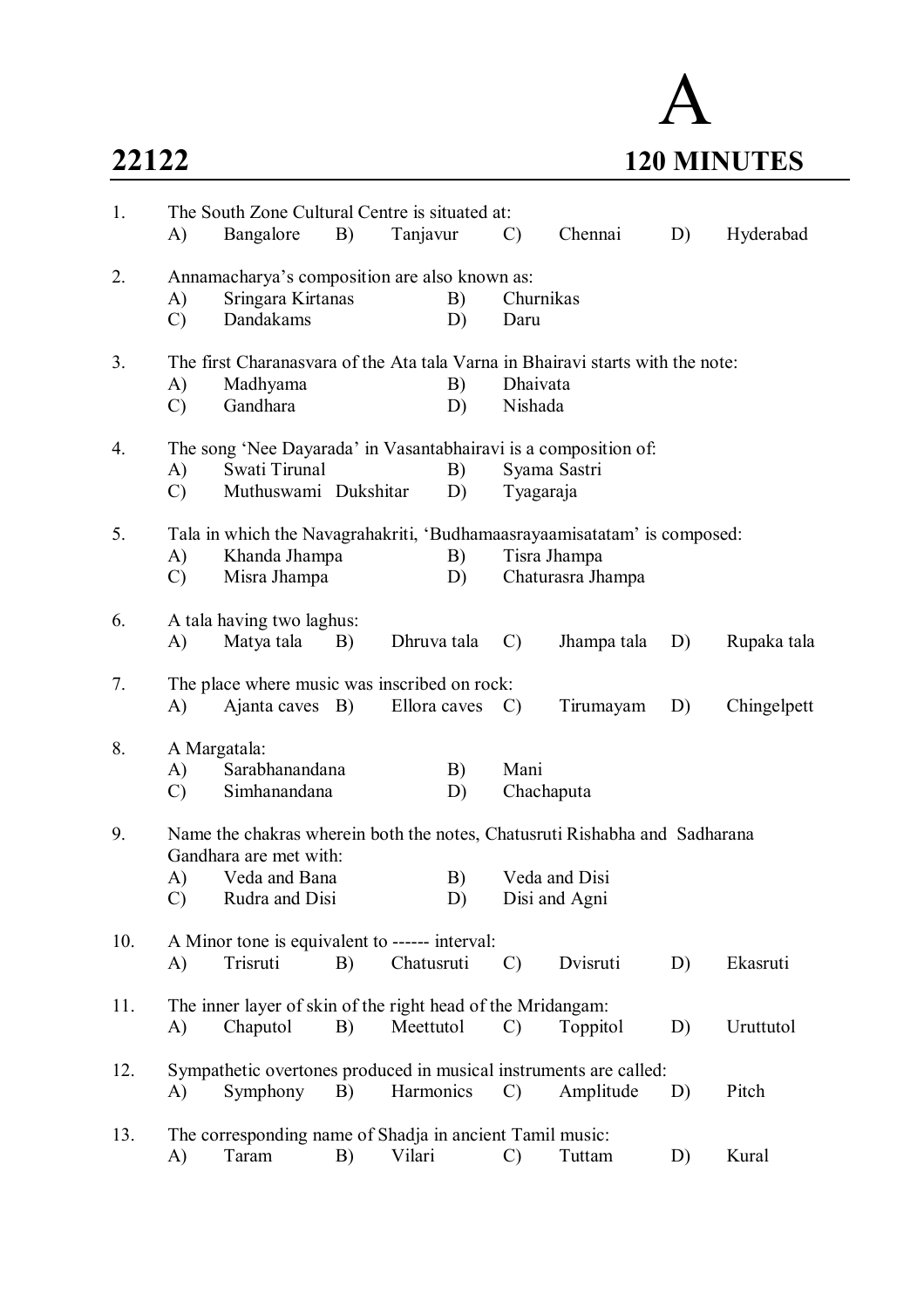| 14. | A)<br>$\mathcal{C}$ | Author of Sangita Sastra Pravesika:<br>Venkita Subramanya Iyer<br>Attoor Krishna Pisharodi         |    |          | B)<br>D) | Muthiah Bhagavatar<br>A K Ravindranath |                |    |            |  |  |
|-----|---------------------|----------------------------------------------------------------------------------------------------|----|----------|----------|----------------------------------------|----------------|----|------------|--|--|
| 15. |                     | The resultant mela when the Ga and Ni are raised a semitone of Bhavapriya:                         |    |          |          |                                        |                |    |            |  |  |
|     | A)                  | Ramapriya                                                                                          |    |          | B)       |                                        | Namanarayani   |    |            |  |  |
|     | $\mathcal{C}$       | Kamavardhani                                                                                       |    |          | D)       |                                        | Gamanasrama    |    |            |  |  |
| 16. | A)                  | The Carnatic raga which corresponds to the minor harmonic scale of western music:<br>Nata Bhairavi |    |          | B)       | Keeravani                              |                |    |            |  |  |
|     | $\mathcal{C}$       | Kharaharapriya                                                                                     |    |          | D)       |                                        | Shanmukhapriya |    |            |  |  |
| 17. |                     | The term used for the starting point of music:                                                     |    |          |          |                                        |                |    |            |  |  |
|     | A)                  | Graha                                                                                              | B) | Amsa     |          | C)                                     | Nyasa          | D) | Vinyasa    |  |  |
| 18. |                     | The name in which Jatisvaram is otherwise called:                                                  |    |          |          |                                        |                |    |            |  |  |
|     | A)                  | Chittapallavi                                                                                      |    |          | B)       | Tanapallavi                            |                |    |            |  |  |
|     | C)                  | Ettugadapallavi                                                                                    |    |          | D)       |                                        | Svarapallavi   |    |            |  |  |
| 19. | A)                  | An instrument which has frets:<br>Violin                                                           | B) | Sarod    |          | $\mathcal{C}$                          | Sitar          | D) | Tambura    |  |  |
|     |                     |                                                                                                    |    |          |          |                                        |                |    |            |  |  |
| 20. | A)                  | Corresponding raga of Mohanam in Hindustani Music:<br>Bhoop                                        |    | B)       | Malkauns |                                        |                |    |            |  |  |
|     | $\mathcal{C}$       | Jogia                                                                                              |    | D)       |          | Madhumad Sarang                        |                |    |            |  |  |
|     |                     |                                                                                                    |    |          |          |                                        |                |    |            |  |  |
| 21. |                     | The Saptatala which has the maximum number of Aksharakalas:                                        |    |          |          |                                        |                |    |            |  |  |
|     | A)<br>$\mathcal{C}$ | Sankirnajati Ata tala                                                                              |    |          | B)       | Sankirnajati Dhruvatala                |                |    |            |  |  |
| 22. |                     | Sankirnajati Jhampatala<br>The instrument associated to Lalgudi Jayaraman:                         |    |          | D)       | Misrajati Ata tala                     |                |    |            |  |  |
|     | A)                  | Mridangam                                                                                          | B) | Veena    |          | $\mathcal{C}$                          | Violin         | D) | Gotuvadyam |  |  |
| 23. |                     | The Gamaka which is produced by merging of a note softly into another note:                        |    |          |          |                                        |                |    |            |  |  |
|     | A)                  | Mudrita                                                                                            | B) | Andolika |          | $\mathcal{C}$                          | Tribhinna      | D) | Vali       |  |  |
|     |                     |                                                                                                    |    |          |          |                                        |                |    |            |  |  |
| 24. |                     | A tala having 18 Aksharakala duration:                                                             |    |          |          |                                        |                |    |            |  |  |
|     | A)                  | Misra Jhampa<br>Misra Dhruva                                                                       |    |          | B)       | Misra Ata                              | Misra Matya    |    |            |  |  |
|     | $\mathcal{C}$       |                                                                                                    |    |          | D)       |                                        |                |    |            |  |  |
| 25. |                     | The earliest work which contains the theme, Madhura Bhakti:                                        |    |          |          |                                        |                |    |            |  |  |
|     | A)                  | Raga tarangini                                                                                     |    |          | B)       |                                        | Ramanatakam    |    |            |  |  |
|     | $\mathcal{C}$       | Gita govindam                                                                                      |    |          | D)       | Tiruppavai                             |                |    |            |  |  |
| 26. |                     | A post Trinity composer:                                                                           |    |          |          |                                        |                |    |            |  |  |
|     | A)                  | Mysore Vasudevacharya                                                                              |    |          | B)       | Kanakadasa                             |                |    |            |  |  |
|     | $\mathcal{C}$       | Badrachalam Ramadasa                                                                               |    |          | D)       |                                        | Purandaradasa  |    |            |  |  |
|     |                     |                                                                                                    |    |          |          |                                        |                |    |            |  |  |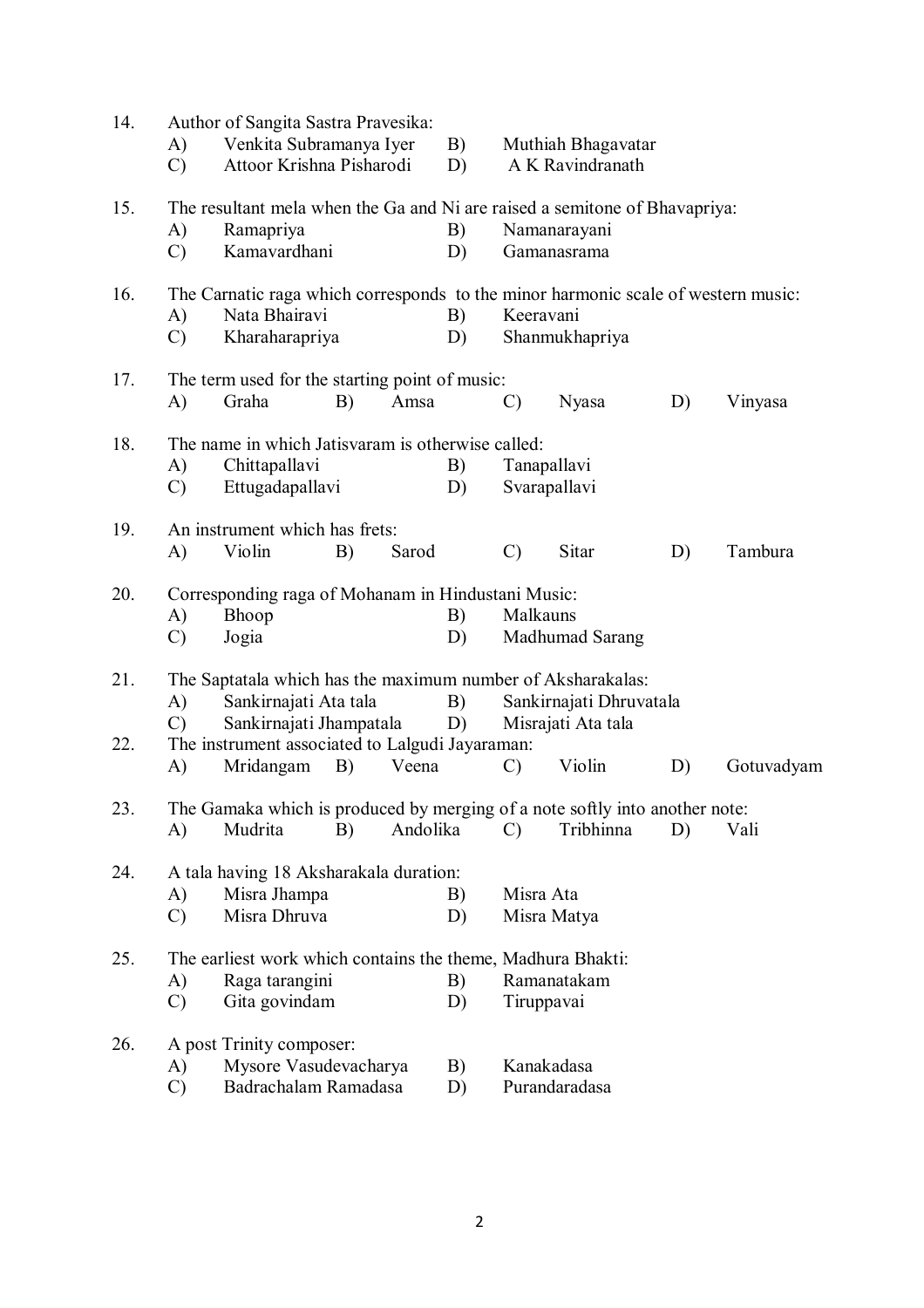| 27. |                                                                                                     | The raga in which Chyuta Panchama Madhyama occurs:                                 |    |          |           |               |                     |    |               |  |  |  |  |
|-----|-----------------------------------------------------------------------------------------------------|------------------------------------------------------------------------------------|----|----------|-----------|---------------|---------------------|----|---------------|--|--|--|--|
|     | A)                                                                                                  | Kalyani                                                                            |    |          | B)        |               | Poorvikalyani       |    |               |  |  |  |  |
|     | $\mathcal{C}$                                                                                       | Varali                                                                             |    |          | D)        |               | Amritavarshini      |    |               |  |  |  |  |
| 28. | sense:                                                                                              | A prosodic beauty in which the same word is used in a composition in more than one |    |          |           |               |                     |    |               |  |  |  |  |
|     | A)                                                                                                  | Yati                                                                               | B) |          | Yamakam   | $\mathcal{C}$ | Prasam              | D) | Svarasahityam |  |  |  |  |
| 29. |                                                                                                     | A Kashmiri folk instrument used in Hindustani music:                               |    |          |           |               |                     |    |               |  |  |  |  |
|     | A)                                                                                                  | Sarod                                                                              | B) | Santoor  |           | $\mathcal{C}$ | Sarangi             | D) | Sitar         |  |  |  |  |
| 30. |                                                                                                     | The corresponding Thaat of Natabhairavi in Hindustani Music:                       |    |          |           |               |                     |    |               |  |  |  |  |
|     | A)                                                                                                  | Poorvi                                                                             | B) | Marwa    |           | $\mathcal{C}$ | Khamaj              | D) | Asavari       |  |  |  |  |
| 31. |                                                                                                     | The composer of Pancha raga Svarajati:<br>B)                                       |    |          |           |               |                     |    |               |  |  |  |  |
|     | A)                                                                                                  | Syama Sastri                                                                       |    |          |           |               | Annamacharya        |    |               |  |  |  |  |
|     | $\mathcal{C}$                                                                                       | Swati Tirunal                                                                      |    |          | D)        |               | Pallavi Seshayyar   |    |               |  |  |  |  |
| 32. | The musician who introduced the European instrument, violin in Indian Music:<br>Mahadeva Nattuvanar |                                                                                    |    |          |           |               |                     |    |               |  |  |  |  |
|     | A)                                                                                                  |                                                                                    |    |          | B)        |               | Baluswami Dikshitar |    |               |  |  |  |  |
|     | $\mathcal{C}$                                                                                       | Chinnaswami Mudaliyar                                                              |    |          | D)        |               | Govinda Dikshitar   |    |               |  |  |  |  |
| 33. |                                                                                                     | Ullasita is a:                                                                     |    |          |           |               |                     |    |               |  |  |  |  |
|     | A)                                                                                                  | Gamaka                                                                             | B) |          | Dasaprana | $\mathcal{C}$ | Kriya               | D) | Game          |  |  |  |  |
| 34. |                                                                                                     | Second mela in the Rudra chakra:                                                   |    |          |           |               |                     |    |               |  |  |  |  |
|     | A)                                                                                                  | Charukesi                                                                          |    | B)       |           | Gamanasrama   |                     |    |               |  |  |  |  |
|     | $\mathcal{C}$                                                                                       | Vachaspati                                                                         |    |          | D)        |               | Rishabhapriya       |    |               |  |  |  |  |
| 35. | A Kathakali tala which corresponds to the Rupakatala of Carnatic music:                             |                                                                                    |    |          |           |               |                     |    |               |  |  |  |  |
|     | A)                                                                                                  | Panchari                                                                           | B) | Adanta   |           | $\mathcal{C}$ | Champa              | D) | Muriyadanta   |  |  |  |  |
| 36. |                                                                                                     | Keeping tala constant, singing Pallavi at double and quadruple speed is known as:  |    |          |           |               |                     |    |               |  |  |  |  |
|     | A)                                                                                                  | Pratiloma                                                                          |    |          | B)        | Anuloma       |                     |    |               |  |  |  |  |
|     | $\mathcal{C}$                                                                                       | Padagarbham                                                                        |    |          | D)        | Arudi         |                     |    |               |  |  |  |  |
| 37. |                                                                                                     | First composer of songs in Viloma Chaputala:                                       |    |          |           |               |                     |    |               |  |  |  |  |
|     | A)                                                                                                  | Swati Tirunal                                                                      |    |          | B)        |               | Annamacharya        |    |               |  |  |  |  |
|     | $\mathcal{C}$                                                                                       | Syama Sastri                                                                       |    |          | D)        |               | Ramaswami Sivan     |    |               |  |  |  |  |
| 38. |                                                                                                     | A musical form which comes under technical and melodic forms:                      |    |          |           |               |                     |    |               |  |  |  |  |
|     | A)                                                                                                  | Kriti                                                                              | B) | Kirtana  |           | $\mathcal{C}$ | Javali              | D) | Varna         |  |  |  |  |
| 39. |                                                                                                     | The Notation system which was used in Samagana:                                    |    |          |           |               |                     |    |               |  |  |  |  |
|     | A)                                                                                                  | Samagraha                                                                          | B) | Samavani |           | $\mathcal{C}$ | Samahasta           | D) | Samapriya     |  |  |  |  |
| 40. |                                                                                                     | The tala of Carnatic music which corresponds to Hindustani Rupak Tala:             |    |          |           |               |                     |    |               |  |  |  |  |
|     | A)                                                                                                  | Rupakatala                                                                         | B) |          | Chaputala | $\mathcal{C}$ | Jhampatala          | D) | Aditala       |  |  |  |  |
|     |                                                                                                     |                                                                                    |    |          |           |               |                     |    |               |  |  |  |  |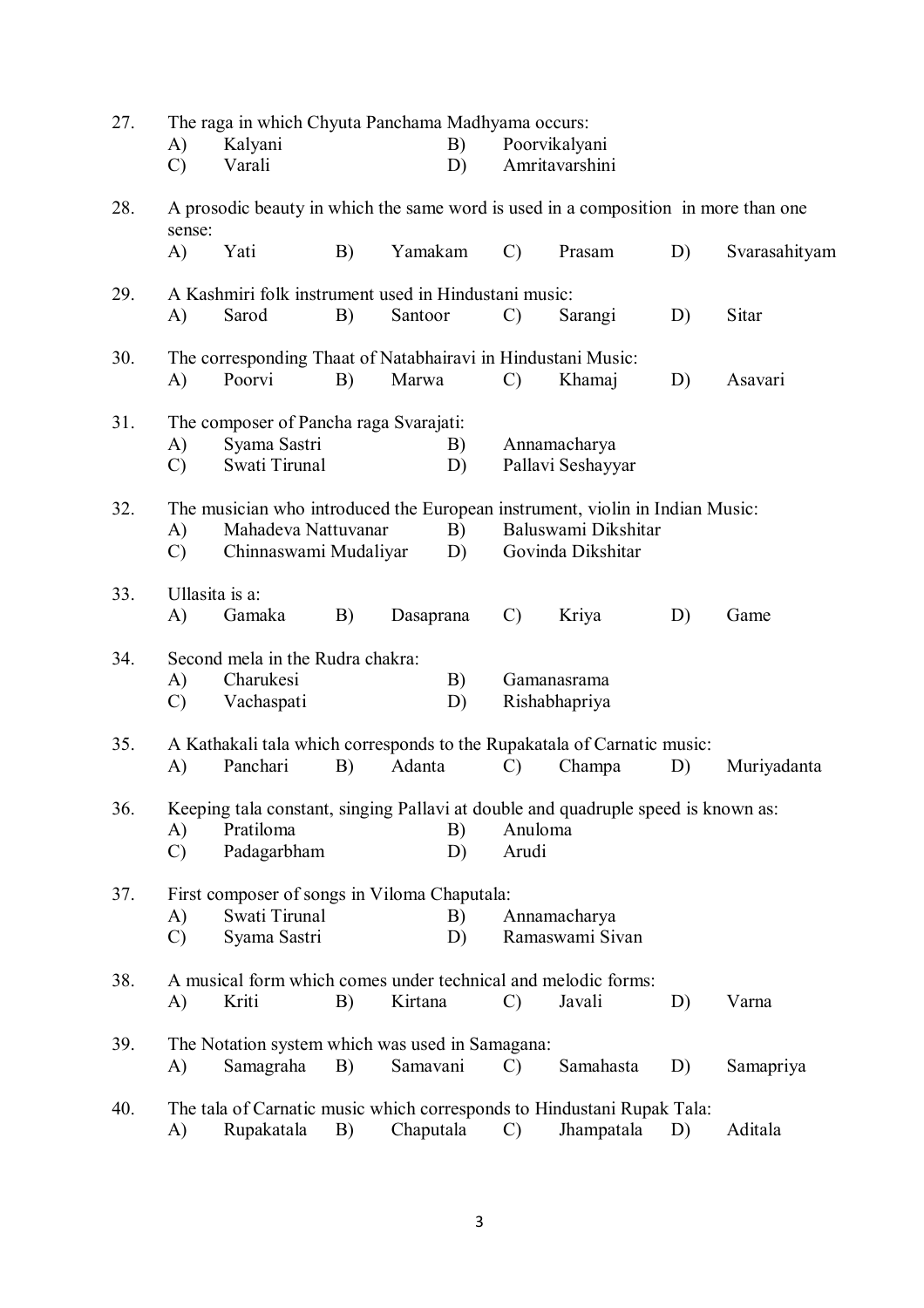| 41. | The supplementary portion of Pancharatna is known as:       |                                                                     |    |             |          |               |                    |    |          |  |  |  |
|-----|-------------------------------------------------------------|---------------------------------------------------------------------|----|-------------|----------|---------------|--------------------|----|----------|--|--|--|
|     | A)                                                          | Anubandham                                                          |    |             | B)       |               | Anugamanam         |    |          |  |  |  |
|     | $\mathcal{C}$                                               | Anusaranam                                                          |    |             | D)       |               | Muktayicharanam    |    |          |  |  |  |
| 42. |                                                             | The language from which the name "musike" originated:               |    |             |          |               |                    |    |          |  |  |  |
|     | A)                                                          | Greek                                                               | B) | English     |          | $\mathcal{C}$ | Latin              | D) | Arabic   |  |  |  |
| 43. |                                                             | A Vivadi mela:                                                      |    |             |          |               |                    |    |          |  |  |  |
|     | A)                                                          | Bhavapriya                                                          |    |             | B)       | Neetimati     |                    |    |          |  |  |  |
|     | $\mathcal{C}$                                               | Gamanasrama                                                         |    |             | D)       |               | Kokilapriya        |    |          |  |  |  |
| 44. |                                                             | A tala with khanda Jati Laghu used in Saptatala Alankaras:          |    |             |          |               |                    |    |          |  |  |  |
|     | A)                                                          | Jhampa                                                              | B) | Matya       |          | $\mathcal{C}$ | Rupaka             | D) | Ata      |  |  |  |
| 45. |                                                             | The name given to the introductory section of an ancient Prabandha: |    |             |          |               |                    |    |          |  |  |  |
|     | A)                                                          | Udgraha                                                             | B) |             | Melapaka | $\mathcal{C}$ | Dhruva             | D) | Abhoga   |  |  |  |
| 46. |                                                             | The composer of the svarajati, 'Sambasivayanave' in Khamas raga:    |    |             |          |               |                    |    |          |  |  |  |
|     | A)                                                          | Pattanam Subramanya Iyer                                            |    |             |          |               | B) Ramaswami Sivan |    |          |  |  |  |
|     | $\mathcal{C}$                                               | Chinnikrishana Dasa                                                 |    |             | D)       |               | Purandara Dasa     |    |          |  |  |  |
| 47. |                                                             | A tala begins with Drutam:                                          |    |             |          |               |                    |    |          |  |  |  |
|     | A)                                                          | Ata tala                                                            | B) | Rupaka tala |          | $\mathbf{C}$  | Jhampa tala        | D) | Eka tala |  |  |  |
| 48. | The instrument known as Maha Nataka Veena:                  |                                                                     |    |             |          |               |                    |    |          |  |  |  |
|     | A)                                                          | Tanjore Veena                                                       |    |             | B)       | Sitar         |                    |    |          |  |  |  |
|     | $\mathcal{C}$                                               | Dilruba                                                             |    |             | D)       |               | Gottuvadyam        |    |          |  |  |  |
| 49. | The Saptatala which has the minimum number of Aksharakalas: |                                                                     |    |             |          |               |                    |    |          |  |  |  |
|     | A)                                                          | Chaturasra jati Triputa                                             |    |             | B)       |               | Tisrajati Triputa  |    |          |  |  |  |
|     | $\mathcal{C}$                                               | Tisrajati Eka                                                       |    |             | D)       |               | Misrajati Eka      |    |          |  |  |  |
| 50. | The Dhaivatamurchana of the raga, Mohanam:                  |                                                                     |    |             |          |               |                    |    |          |  |  |  |
|     | A)                                                          | Madhyamavati                                                        |    |             | B)       |               | Suddha Dhanyasi    |    |          |  |  |  |
|     | $\mathcal{C}$                                               | Hindolam                                                            |    |             | D)       |               | Suddha Saveri      |    |          |  |  |  |
| 51. |                                                             | Composer of Lalgudi Pancharatnam:                                   |    |             |          |               |                    |    |          |  |  |  |
|     | A)                                                          | Muthuswami Dikshitar                                                |    |             | B)       |               | Swati Tirunal      |    |          |  |  |  |
|     | $\mathcal{C}$                                               | Syama Sastri                                                        |    |             | D)       | Tyagaraja     |                    |    |          |  |  |  |
| 52. |                                                             | The story songs figuring in operas and dance dramas:                |    |             |          |               |                    |    |          |  |  |  |
|     | A)                                                          | Daru                                                                | B) | Saki        |          | $\mathcal{C}$ | Ovi                | D) | Dindi    |  |  |  |
| 53. | The introductory part of an Alapana is known as:            |                                                                     |    |             |          |               |                    |    |          |  |  |  |
|     | A)                                                          | Makarini                                                            | B) | Vardhani    |          | C)            | Akshiptika         | D) | Karanam  |  |  |  |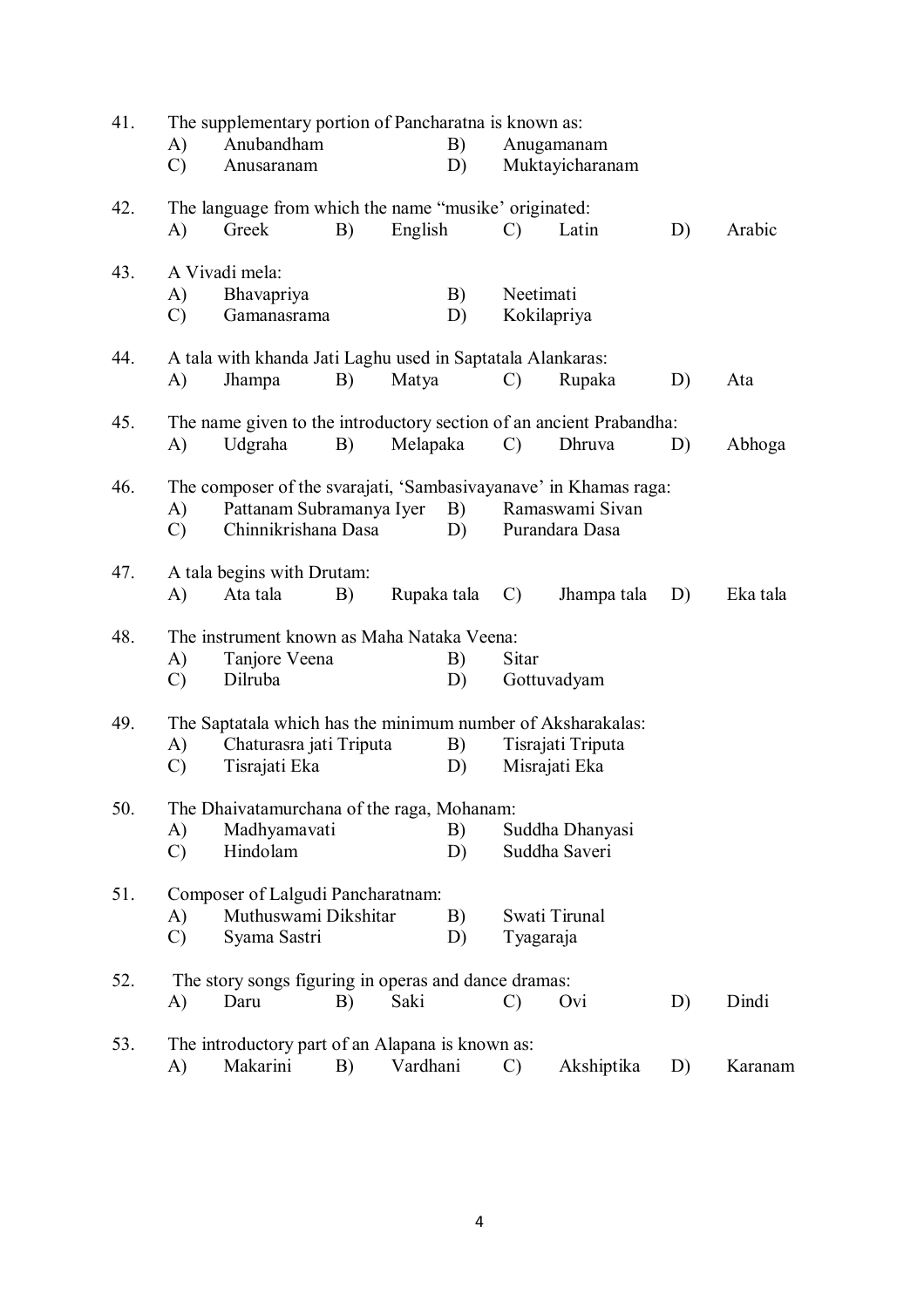| 54. | Famous Carnatic vocalist felicitated with Bharata Ratna Puraskaram: |                                                                  |    |             |           |                        |                           |    |             |  |  |  |  |
|-----|---------------------------------------------------------------------|------------------------------------------------------------------|----|-------------|-----------|------------------------|---------------------------|----|-------------|--|--|--|--|
|     | A)                                                                  | G N Balasubramanyam                                              |    |             | B)        |                        | Semmangudi Srinivasa Iyer |    |             |  |  |  |  |
|     | $\mathcal{C}$                                                       | D K Pattammal                                                    |    |             | D)        |                        | M S Subbalakshmi          |    |             |  |  |  |  |
| 55. |                                                                     | A tala having Anudrutam as an anga:                              |    |             |           |                        |                           |    |             |  |  |  |  |
|     | A)                                                                  | Matya                                                            | B) | Ata         |           | $\mathcal{C}$          | Jhampa                    | D) | Rupaka      |  |  |  |  |
| 56. |                                                                     | A melakarta popularised by Tyagaraja:                            |    |             |           |                        |                           |    |             |  |  |  |  |
|     | A)                                                                  | Mayamalavagaula                                                  |    |             | B)        |                        | Chakravakam               |    |             |  |  |  |  |
|     | $\mathcal{C}$                                                       | Kiravani                                                         |    |             | D)        |                        | Kharaharapriya            |    |             |  |  |  |  |
| 57. |                                                                     | Number of foreign notes occur in the raga Kapi:                  |    |             |           |                        |                           |    |             |  |  |  |  |
|     | A)                                                                  | One                                                              | B) | Two         |           | $\mathcal{C}$          | Three                     | D) | Four        |  |  |  |  |
| 58. |                                                                     | Corresponding name of Harikamboji in the Asampoorna Mela scheme: |    |             |           |                        |                           |    |             |  |  |  |  |
|     | A)                                                                  | Kedaragaula                                                      |    |             | B)        |                        | Jalajarnavam              |    |             |  |  |  |  |
|     | $\mathcal{C}$                                                       | Chenjukambhoji                                                   |    |             | D)        |                        | Haripriyam                |    |             |  |  |  |  |
| 59. |                                                                     | The instrument which VikkuVinayaka Ram is associated with:       |    |             |           |                        |                           |    |             |  |  |  |  |
|     | A)                                                                  | Mridangam                                                        |    |             | B)        |                        | Mukharsankh               |    |             |  |  |  |  |
|     | $\mathcal{C}$                                                       | Ganjira                                                          |    |             | D)        | Ghatam                 |                           |    |             |  |  |  |  |
| 60. |                                                                     | The foreign note occurs in the raga, Saranga:                    |    |             |           |                        |                           |    |             |  |  |  |  |
|     | A)                                                                  | Prati madhyama                                                   |    |             | B)        |                        | Suddha madhyama           |    |             |  |  |  |  |
|     | $\mathcal{C}$                                                       | Kaisaki nishada                                                  |    |             | D)        |                        | Kakali nishada            |    |             |  |  |  |  |
| 61. |                                                                     | Panchama murchana of the mela, Gauri Manohari:<br>Hemavati       |    |             |           |                        |                           |    |             |  |  |  |  |
|     | A)                                                                  | Kiravani                                                         |    |             | B)        |                        |                           |    |             |  |  |  |  |
|     | $\mathcal{C}$                                                       | Chakravakam                                                      |    |             | D)        |                        | Charukesi                 |    |             |  |  |  |  |
| 62. | The mela which has the Svaras, ra, gi, mi, da, nu:                  |                                                                  |    |             |           |                        |                           |    |             |  |  |  |  |
|     | A)                                                                  | Bhavapriya                                                       |    |             | B)        | Dhenuka                |                           |    |             |  |  |  |  |
|     | $\mathcal{C}$                                                       | Subhapantuvarali                                                 |    |             | D)        |                        | Pantuvarali               |    |             |  |  |  |  |
| 63. | The composer of Navaragamalika varnam:                              |                                                                  |    |             |           |                        |                           |    |             |  |  |  |  |
|     |                                                                     | Pattanam Subramanya Iyer<br>A)                                   |    |             |           |                        |                           |    |             |  |  |  |  |
|     | B)                                                                  | Kottavasal Venkatarama Iyer                                      |    |             |           |                        |                           |    |             |  |  |  |  |
|     | $\mathcal{C}$                                                       | Ramnad Srinivasa Iyengar                                         |    |             |           |                        |                           |    |             |  |  |  |  |
|     | D)                                                                  | Pallavi Gopalayyar                                               |    |             |           |                        |                           |    |             |  |  |  |  |
| 64. |                                                                     | The Prabandha which has four angas:                              |    |             | B)        |                        |                           |    |             |  |  |  |  |
|     | A)                                                                  | Medini jati Prabandham                                           |    |             |           | Dipini jati Prabandham |                           |    |             |  |  |  |  |
|     | $\mathcal{C}$                                                       | Suda Prabandham<br>Lakshana of Ata tala:                         |    |             | D)        |                        | Taravali jati Prabandham  |    |             |  |  |  |  |
| 65. | A)                                                                  | <b>IOO</b>                                                       | B) | <b>IIOO</b> |           |                        | <b>OOII</b>               |    | <b>IOI</b>  |  |  |  |  |
|     |                                                                     |                                                                  |    |             |           | $\mathcal{C}$          |                           | D) |             |  |  |  |  |
| 66. |                                                                     | The instrument associated to Umayalpuaram Sivaraman:             |    |             |           |                        |                           |    |             |  |  |  |  |
|     | A)                                                                  | Violin                                                           | B) |             | Mridangam | $\mathcal{C}$          | Veena                     | D) | Gottuvadyam |  |  |  |  |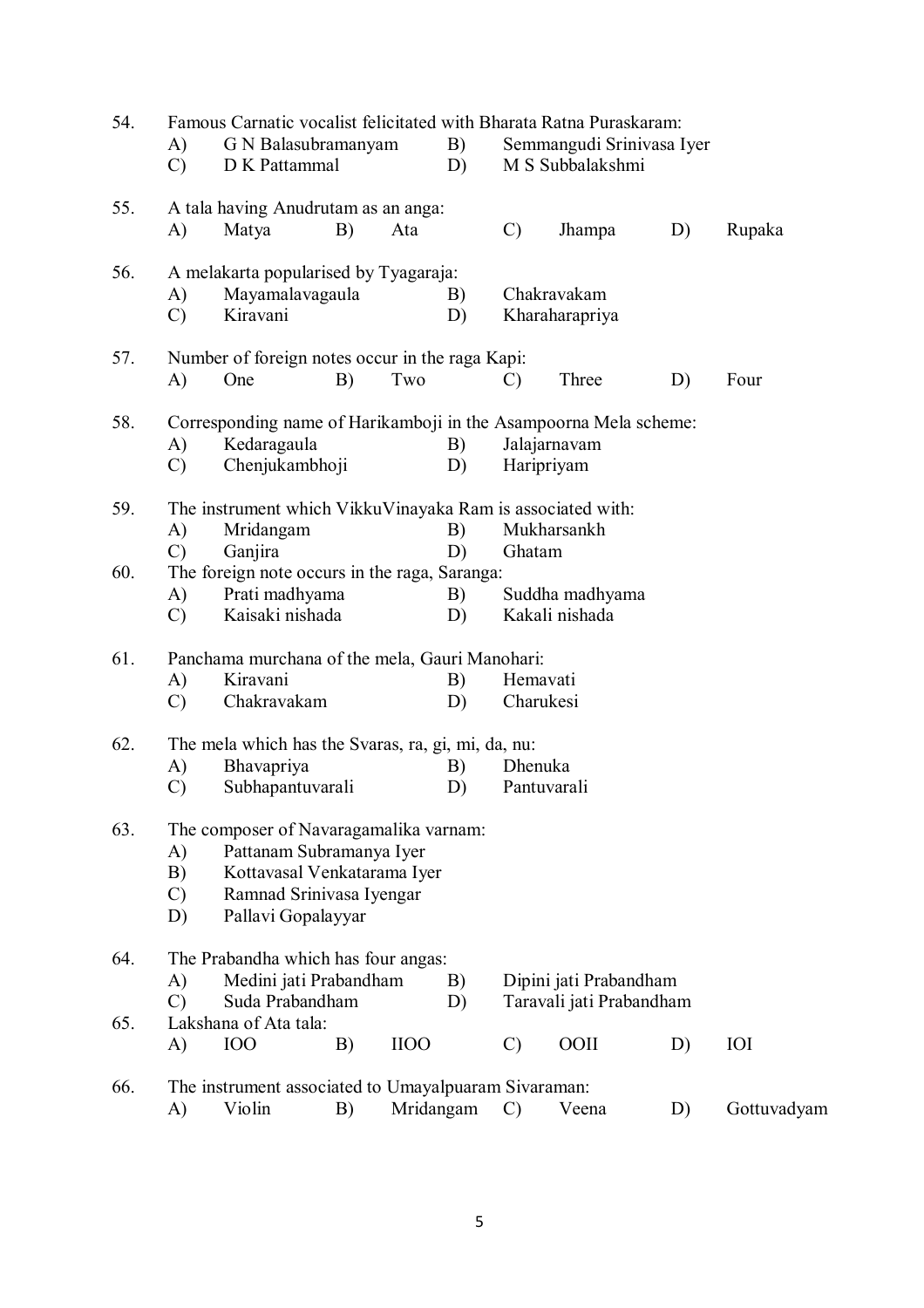| 67. | Metal piece which is attached to the top of the Veena to keep the tension of the strings<br>steady: |                                                             |    |           |                           |                 |                                                                           |    |           |  |  |  |  |
|-----|-----------------------------------------------------------------------------------------------------|-------------------------------------------------------------|----|-----------|---------------------------|-----------------|---------------------------------------------------------------------------|----|-----------|--|--|--|--|
|     | $\bf{A}$                                                                                            | Nagachinnam B)                                              |    | Nagapalam |                           | $\mathcal{C}$   | Nagasayanam D)                                                            |    | Nagapasam |  |  |  |  |
| 68. |                                                                                                     | The corresponding musical form of Pada in Hindustani music: |    |           |                           |                 |                                                                           |    |           |  |  |  |  |
|     | A)                                                                                                  | Thumri                                                      | B) | Tappa     |                           | $\mathcal{C}$   | Dhamar                                                                    | D) | Hori      |  |  |  |  |
| 69. |                                                                                                     | The chakra to which the mela, Jalarnavam belongs:           |    | Rudra     |                           |                 |                                                                           |    |           |  |  |  |  |
|     | A)                                                                                                  | Rishi<br>B)                                                 |    |           |                           | $\mathcal{C}$   | Ritu                                                                      | D) | Bana      |  |  |  |  |
| 70. |                                                                                                     | Kaisiki nishada:                                            |    |           |                           |                 | Resultant mela when the Kakali Nishada of Mayamalavagaula is changed into |    |           |  |  |  |  |
|     | A)                                                                                                  | Chakravakam                                                 |    |           | B)<br>Suryakantam         |                 |                                                                           |    |           |  |  |  |  |
|     | $\mathcal{C}$                                                                                       | Dhenuka                                                     |    |           | D)                        |                 | Vakulabharanam                                                            |    |           |  |  |  |  |
| 71. | The raga in which the Navaratna malikakriti, 'Marivere' is composed:                                |                                                             |    |           |                           |                 |                                                                           |    |           |  |  |  |  |
|     | A)                                                                                                  | Kapi                                                        |    |           | B)                        |                 | Ananda Bhairavi                                                           |    |           |  |  |  |  |
|     | $\mathcal{C}$                                                                                       | Bilahari                                                    |    |           | D)                        | Kambhoji        |                                                                           |    |           |  |  |  |  |
| 72. |                                                                                                     | Lithophones are the instruments made of:                    |    |           |                           |                 |                                                                           |    |           |  |  |  |  |
|     | A)                                                                                                  | Wood                                                        | B) | Metal     |                           | $\mathcal{C}$   | Stone                                                                     | D) | Skin      |  |  |  |  |
| 73. |                                                                                                     | Pratimadhyama mela of Chakravakam:                          |    |           |                           |                 |                                                                           |    |           |  |  |  |  |
|     | A)                                                                                                  | Bhavapriya                                                  |    |           | B)                        | Ramapriya       |                                                                           |    |           |  |  |  |  |
|     | $\mathcal{C}$                                                                                       | Rishabhapriya                                               |    |           | D)                        |                 | Gayakapriya                                                               |    |           |  |  |  |  |
| 74. |                                                                                                     | The Lakshana Grandha written by Govindacharya:              |    |           |                           |                 |                                                                           |    |           |  |  |  |  |
|     | A)                                                                                                  | Sangita Sudha                                               |    |           | B)                        |                 | Sangita Makarandam                                                        |    |           |  |  |  |  |
|     | $\mathcal{C}$                                                                                       | Svaramela Kalanidhi                                         |    |           | D)                        |                 | Sangraha Choodamani                                                       |    |           |  |  |  |  |
| 75. | The composer who composed Suladis:                                                                  |                                                             |    |           |                           |                 |                                                                           |    |           |  |  |  |  |
|     | A)                                                                                                  | Annamacharya                                                |    |           | Badrachalam Ramadas<br>B) |                 |                                                                           |    |           |  |  |  |  |
|     | $\mathcal{C}$                                                                                       | Purandaradasa                                               |    |           | D)                        | Adi Appayya     |                                                                           |    |           |  |  |  |  |
| 76. | The melakarta which corresponds the ancient scale Sama Saptaka:                                     |                                                             |    |           |                           |                 |                                                                           |    |           |  |  |  |  |
|     | A)                                                                                                  | Sankarabharanam                                             |    |           | B)<br>Kharaharapriya      |                 |                                                                           |    |           |  |  |  |  |
|     | $\mathcal{C}$                                                                                       | Harikambhoji                                                |    |           | D)                        | Mayamalavagaula |                                                                           |    |           |  |  |  |  |
| 77. | Raga, Vasanta is derived from the mela:                                                             |                                                             |    |           |                           |                 |                                                                           |    |           |  |  |  |  |
|     | A)                                                                                                  | Suryakantam                                                 |    |           | Mayamalavagaula<br>B)     |                 |                                                                           |    |           |  |  |  |  |
|     | $\mathcal{C}$                                                                                       | Vakulabharanam                                              |    |           | Chakravakam<br>D)         |                 |                                                                           |    |           |  |  |  |  |
| 78. |                                                                                                     | The treatise which is called the fifth Veda:                |    |           |                           |                 |                                                                           |    |           |  |  |  |  |
|     | A)                                                                                                  | Sangita Ratnakara                                           |    |           | B)                        |                 | Sangita Makaranda                                                         |    |           |  |  |  |  |
|     | $\mathcal{C}$                                                                                       | Chaturdandi Prakasika                                       |    |           | D)                        | Natya Sastra    |                                                                           |    |           |  |  |  |  |
| 79. |                                                                                                     | Sa RiGi Ma Pa Dhi Nu Sa indicates:                          |    |           |                           |                 |                                                                           |    |           |  |  |  |  |
|     | A)                                                                                                  | Kiravani                                                    |    |           | B)                        | Kharaharapriya  |                                                                           |    |           |  |  |  |  |
|     | $\mathcal{C}$                                                                                       | Gaurimanohari                                               |    |           | D)                        |                 | Natabhairavi                                                              |    |           |  |  |  |  |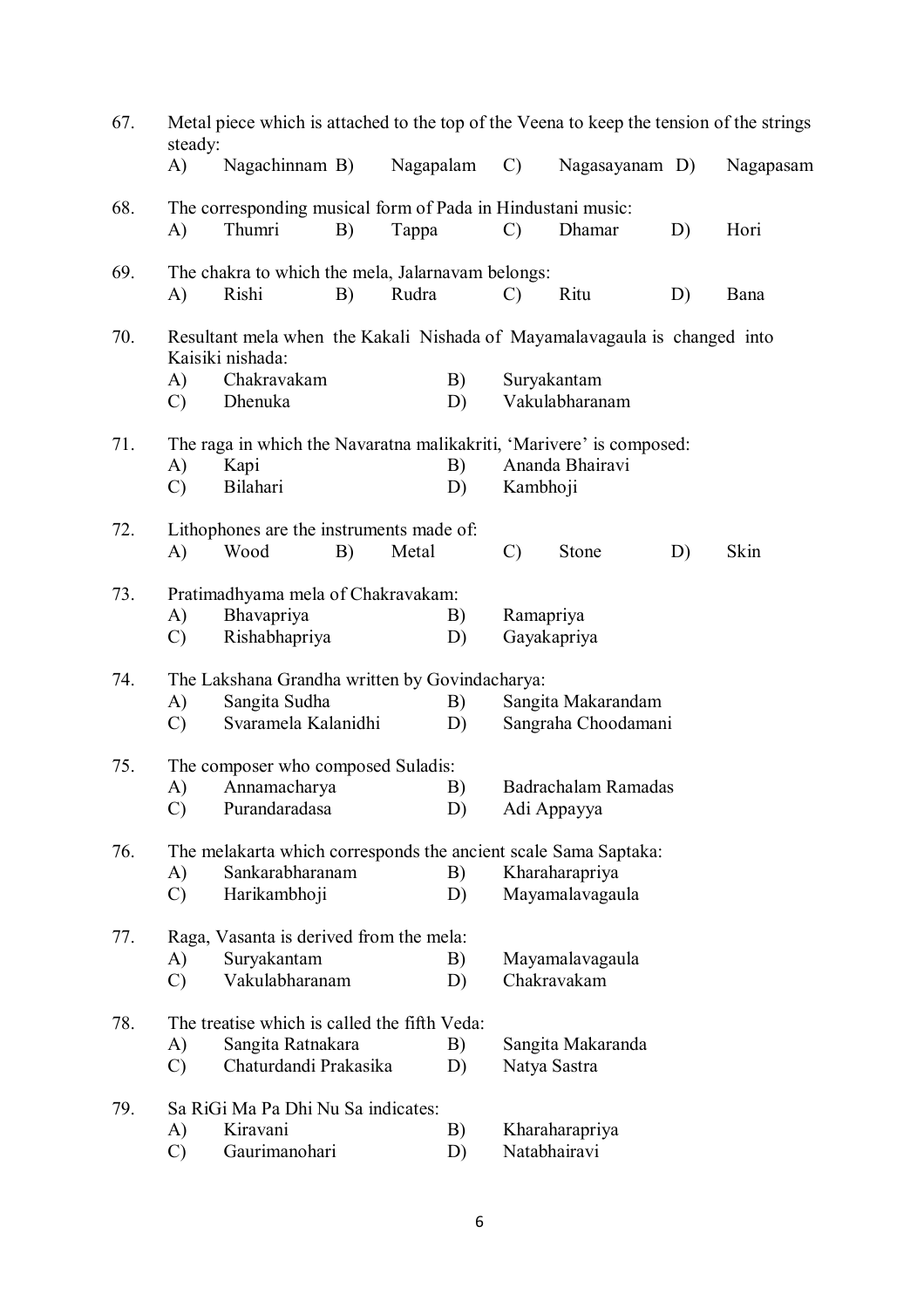| 80. | A)<br>$\mathcal{C}$ | Pratimadhyama mela of Charukesi:<br>Vachaspati<br>Latangi                                        |    |           | B)<br>D)       | Rishabhapriya<br>Ramapriya                                                             |                                          |    |                                                                                  |  |  |
|-----|---------------------|--------------------------------------------------------------------------------------------------|----|-----------|----------------|----------------------------------------------------------------------------------------|------------------------------------------|----|----------------------------------------------------------------------------------|--|--|
| 81. | A)                  | Aksharakala duration of Gurudrutaviramam:<br>11                                                  | B) | 10        |                | $\mathcal{C}$                                                                          | 12                                       | D) | 9                                                                                |  |  |
| 82. | A)                  | S; s denotes  Aksharakala:<br>$\overline{4}$                                                     | B) | 5         |                | $\mathcal{C}$                                                                          | 3                                        | D) | 6                                                                                |  |  |
| 83. | A)<br>$\mathcal{C}$ | A musical scale having 6 svaras:<br>Heptatonic scale<br>Hexatonic scale                          |    |           | B)<br>D)       |                                                                                        | Pentatonic scale<br>Chromatic scale      |    |                                                                                  |  |  |
| 84. | A)                  | The science of sound:<br>Acoustics                                                               | B) | Amplitude |                | $\mathcal{C}$                                                                          | Frequency                                | D) | Timbre                                                                           |  |  |
| 85. | A)                  | An example of Shadava-Audava raga:<br>Malahari                                                   | B) | Saveri    |                | $\mathcal{C}$                                                                          | Bilahari                                 | D) | Bahudari                                                                         |  |  |
| 86. | A)<br>$\mathcal{C}$ | A Javali composer:<br>Kshetrajna<br>Annamacharya                                                 |    |           | B)<br>D)       |                                                                                        | Dharmapuri Subbarayar<br>Narayana Tirtha |    |                                                                                  |  |  |
| 87. | A)                  | The note in Madhyama Grama which is one sruti below the Shadjagrama:<br>Panchama                 | B) | Madhyama  |                | $\mathcal{C}$                                                                          | Shadja                                   | D) | Gandhara                                                                         |  |  |
| 88. | A)<br>$\mathcal{C}$ | Chamaram<br>Bhinnashadjam                                                                        |    |           | B)<br>D)       | The name of the mela, Charukesi in Asampoornamela Paddhati:<br>Vegavahini<br>Tarangini |                                          |    |                                                                                  |  |  |
| 89. | A)<br>$\mathcal{C}$ | Modal shift of Tonic results in the raga:<br>Kharaharapriya<br>Harikambhoji                      |    |           | B)<br>D)       |                                                                                        | Mechakalyani<br>Hanumatodi               |    | The Panchama of Sankarabharanam, when taken as the tonic note, by the process of |  |  |
| 90. | A)<br>$\mathcal{C}$ | An instrument which is known as Jew 's harp:<br>Mukharsankh<br>Ilattalam                         |    |           | B)<br>D)       | Kuzhittalam<br>Ganjira                                                                 |                                          |    |                                                                                  |  |  |
| 91. | A)                  | A percussion instrument which is <b>not</b> capable of being tuned:<br>Chenda                    | B) | Ghatam    |                | $\mathcal{C}$                                                                          | Timila                                   | D) | Tavil                                                                            |  |  |
| 92. | A)                  | The Suddhamela of ancient Tamil music, corresponds to Harikamboji in modern music:<br>Vattapalai | B) |           | Marudapalai C) |                                                                                        | Sempalai                                 | D) | Kurinjipalai                                                                     |  |  |
| 93. | A)                  | The serial number of Disi-Go in melakarta scheme:<br>55                                          | B) | 56        |                | $\mathcal{C}$                                                                          | 57                                       | D) | 58                                                                               |  |  |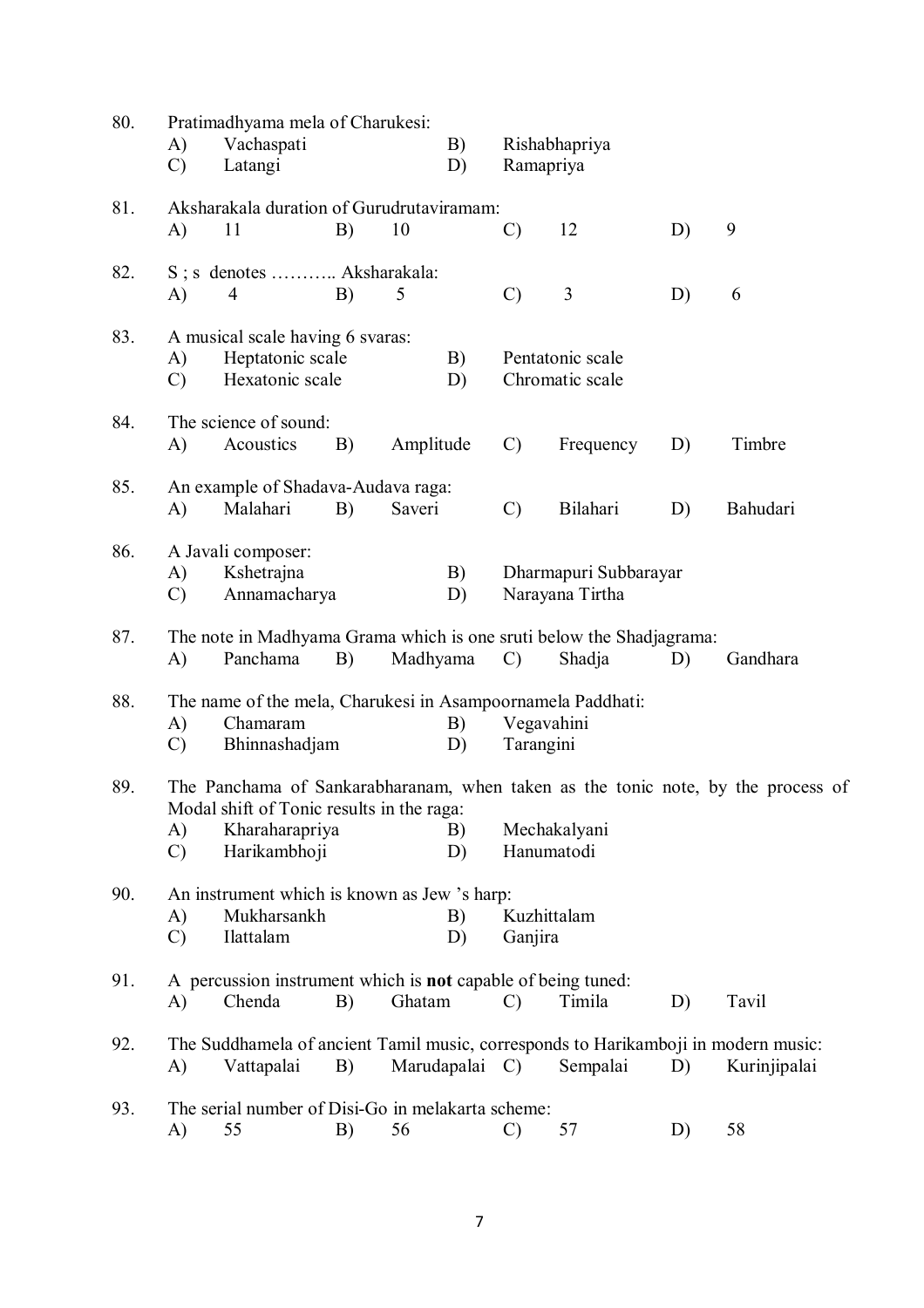| 94.  | A)                  | Difference between a Trisruti and Dvisruti interval is a:<br>Purnasruti                                      | B) | Pramanasruti C) |          |                                          | Samasruti                                                                                     | D) | Nyunasruti  |  |
|------|---------------------|--------------------------------------------------------------------------------------------------------------|----|-----------------|----------|------------------------------------------|-----------------------------------------------------------------------------------------------|----|-------------|--|
| 95.  | A)<br>$\mathcal{C}$ | The variety of Jati not seen in Chaputala:<br>Tisra Jati<br>Khanda Jati                                      |    |                 | B)<br>D) |                                          | Chaturasra Jati<br>Sankirna Jati                                                              |    |             |  |
| 96.  | A)                  | The principal instrument played in Panchavadya:<br>Timila                                                    | B) | Maddalam        |          | $\mathcal{C}$                            | Chenda                                                                                        | D) | Ilattalam   |  |
| 97.  | A)                  | Varna which has the Sahitya for Chittasvara:<br>Tanavarna                                                    | B) | Daruvarna       |          | $\mathcal{C}$                            | Padavarna                                                                                     | D) | Chittavarna |  |
| 98.  | A)                  | The frequency value of a Nyana Sruti:<br>81/80                                                               | B) | 256/243         |          | $\mathcal{C}$                            | 16/15                                                                                         | D) | 25/24       |  |
| 99.  | A)<br>$\mathcal{C}$ | The composer of the opera, Nandanar Charitam:<br>Gopalakrishna Bharati<br>Ramaswami Sivan                    |    |                 | B)<br>D) | Andal                                    | Subramanya Bharati                                                                            |    |             |  |
| 100. | A)<br>$\mathcal{C}$ | Irayimman Tampi<br>Meruswami                                                                                 |    |                 | B)<br>D) | Vadivelu                                 | The court musician of Swati Tirunal who was a Kalakshepam performer:<br>Anantarama Bhagavatar |    |             |  |
| 101. | A)<br>$\mathcal{C}$ | Whole tone scale in Carnatic music:<br>Rishbhapriya<br>Ratipatipriya                                         |    |                 | B)<br>D) | Gopriya                                  | Vandanadharini                                                                                |    |             |  |
| 102. | A)                  | Total number of Murchanakaraka melas in 72 Melakartas:<br>40                                                 | B) | 44              |          | $\mathcal{C}$                            | 56                                                                                            | D) | 52          |  |
| 103. |                     | A musical form which is sung to solfa syllables only:<br>A) Svarajati B) Jatisvaram C) Varnam                |    |                 |          |                                          |                                                                                               | D) | Gitam       |  |
| 104. | A)<br>$\mathcal{C}$ | The composer who introduced Samashti charanam in Kriti:<br>Muthuswami Dikshitar<br>B)<br>Swati Tirunal<br>D) |    |                 |          | Syama Sastri<br>Pattanam Subramanya Iyer |                                                                                               |    |             |  |
| 105. | A)                  | Pick the odd one out:<br>Dhaivata                                                                            | B) | Nishada         |          | $\mathcal{C}$                            | Rishabha                                                                                      | D) | Shadja      |  |
| 106. | A)<br>$\mathcal{C}$ | Mayamalavagaula<br>Kharaharapriya                                                                            |    |                 | B)<br>D) | Kambhoji                                 | The raga in which Muthuswami Dikshitar composed his first composition:<br>Sankarabharanam     |    |             |  |
| 107. | A)                  | 'Geya' means:<br>Sahitya                                                                                     | B) | Tala            |          | $\mathcal{C}$                            | Music                                                                                         | D) | Pallavi     |  |